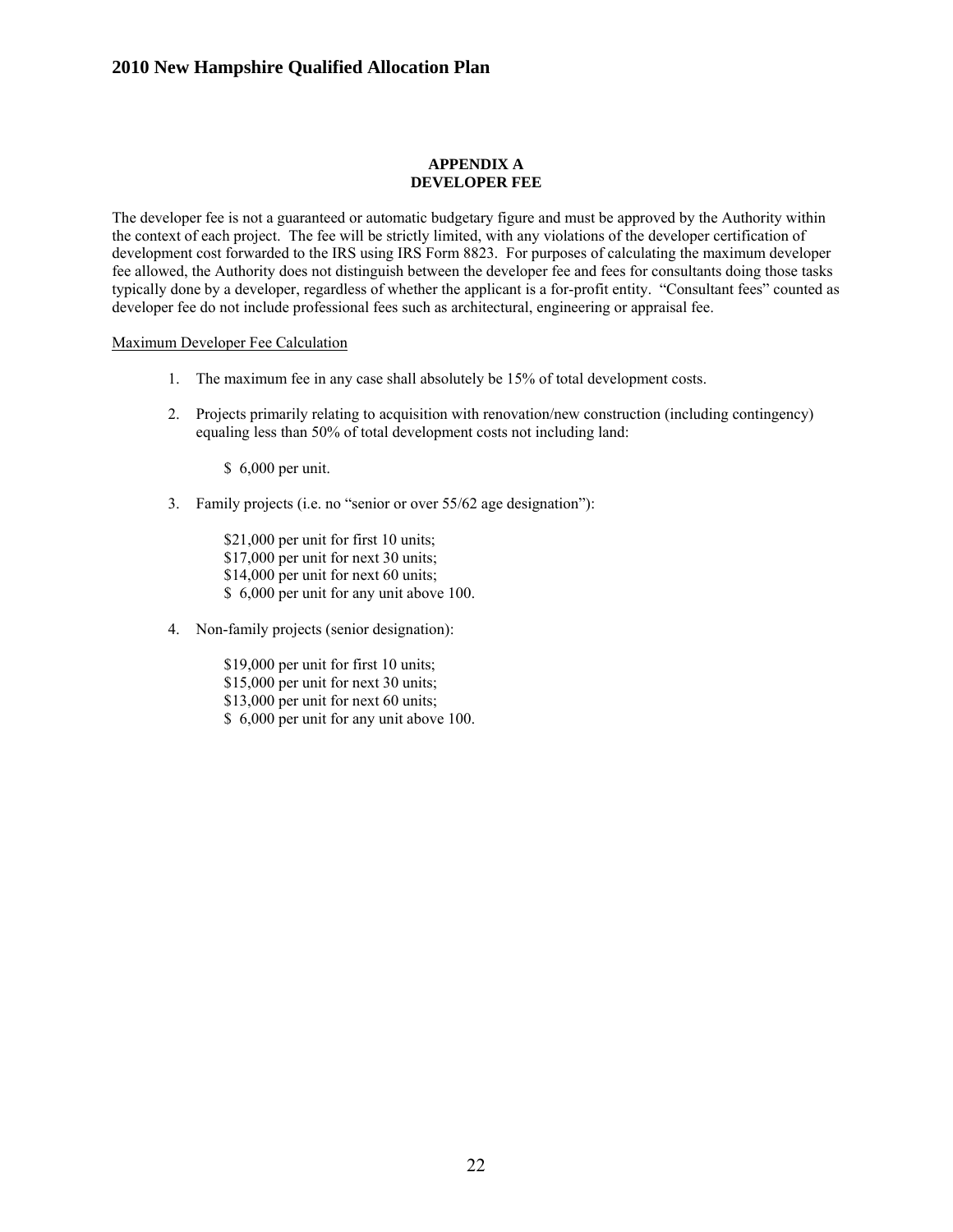## **APPENDIX B REVISED 8/21/09 NEW HAMPSHIRE DIFFICULT DEVELOPMENT AREAS (DDA's) and QUALIFIED CENSUS TRACTS (QCT's) FOR 2010**

Note: This listing is for information only and reflects the last known federal designations. Please confirm for your project location. While the 130% bump is no longer restricted by law to the federal DDA/QCT districts defined by HUD, the Authority will restrict the 130% bump to projects located in the official DDA/QCT districts, or to projects which attain at least a score of 18 or better in the Green Development section.

#### **Difficult Development Areas (DDAs)**

Belknap, Carroll, Cheshire, Grafton, Merrimack and Sullivan counties.

Rockingham county in part: eligible towns – Seabrook and South Hampton.

## **Qualified Census Tracts (QCTs)**

Manchester – 4.00, 5.00, 14.00, 15.00 and 20.00.

Nashua – 0105.00, 0107.00 and 0108.00.

Strafford County – 802.01 and 802.02.

Source: web reference is [www.huduser.org/datasets/qct.html](http://www.huduser.org/datasets/qct.html). Federal Register – September 3, 2008; page 51560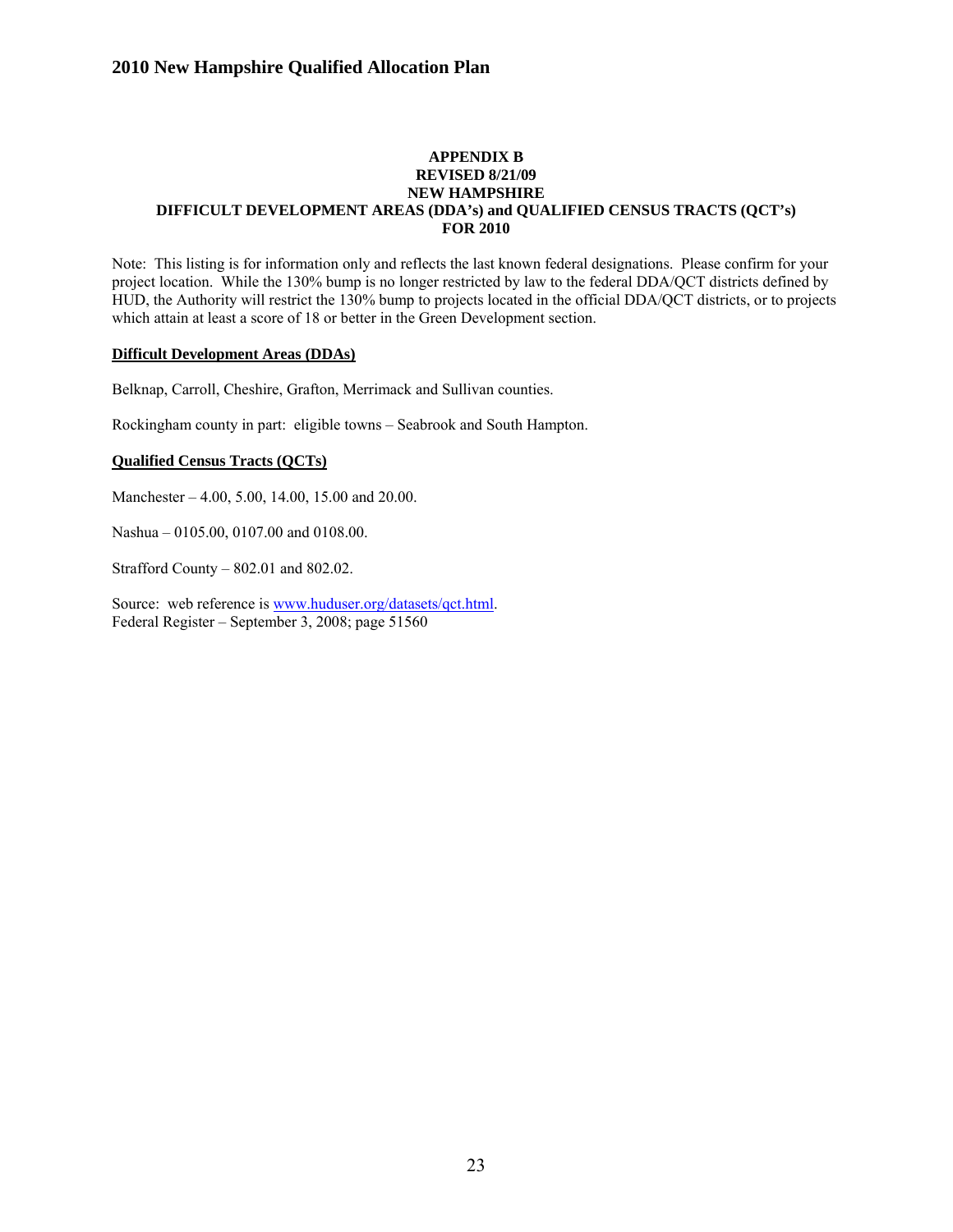#### **APPENDIX C APPLICATION THRESHOLD REQUIREMENTS**

Applications must meet the following requirements in order to be ranked in accordance with the Selection Criteria:

- 1. Completed Application for Reservation
- 2. Exhibit 1 Site Information\*
- 3. Exhibit 2 Environmental Information (if available or information regarding any known environmental problems)
- 4. Exhibit 3 Evidence of Site Control
- 5. Exhibit 8 Detailed Scope of Work with Cost Estimates and Identification of Estimator
- 6. Exhibit 9 Verification of Non-Profit Status (if applicable)
- 7. Exhibit 10 List of Developer's Other Real Estate
- 8. Exhibit 11 Resumes of Development Team
- 9. Exhibit 12 Management Agent Questionnaire (see sheet on spreadsheet application)
- 10. Documentation Verifying Eligibility for Selection Criteria Points
- 11. Tax Credit Application Fee

Applications which do not meet the above requirements will be returned to the applicant. If the project scores competitively and meets all applicable requirements of the Authority, a reservation of credit shall be recommended to the Multi-Family/Special Projects Committee of the Board of Directors.

\*Exhibit numbers refer to the application spreadsheet, at Part 3 Section 2, List of Exhibits, certain exhibits may not be applicable – see Application.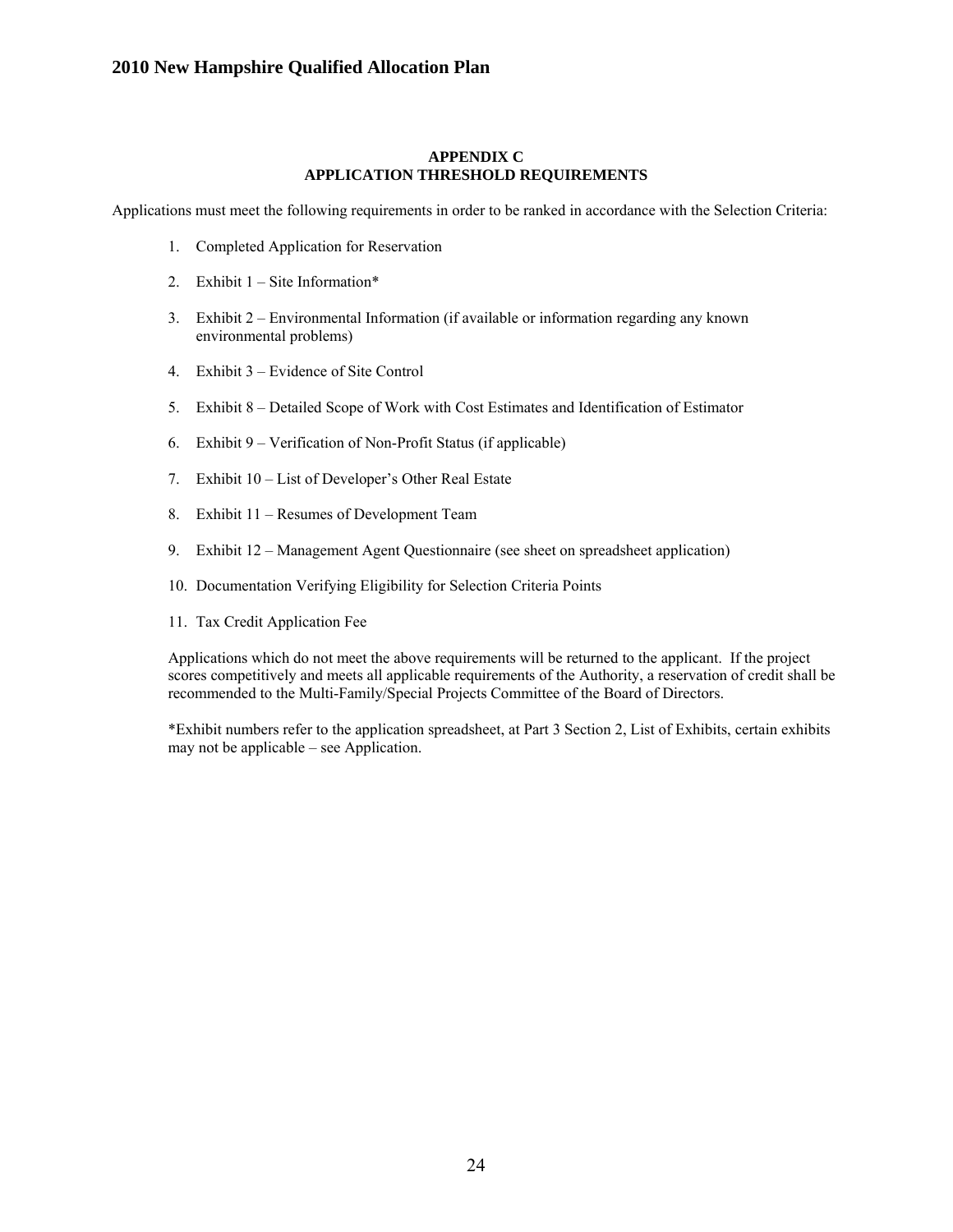#### **APPENDIX D PROGRESS PHASE REQUIREMENTS**

The following documents must be submitted to the Authority within 120 days of notification of a Reservation of Tax Credits or 30 days prior to deadline for Carryover Allocation (i.e. December  $1<sup>st</sup>$ ), whichever is sooner:

Projects must meet the requirements of the Progress Phase to be eligible for an allocation of tax credits. Progress requirement extensions may be granted at the sole discretion of the Authority. **The tax credit Reservation may be rescinded at the sole discretion of the Authority for not meeting the Progress Phase Requirements or for a failure to meet the General Criteria in HFA:109.07B.**

- 1. Letter requesting Commitment of Tax Credits and inclusion of any pages from the Application Form related to changes in the project scope or cost, including complete updated budget
- 2. Exhibit 19 Evidence of Zoning/Local Approvals\*
- 3. Exhibit 20 Permanent Financing Letter of Commitment
- 4. Exhibit 21 Construction Financing Letter of Commitment
- 5. Exhibit 22 Equity Investment Letter of Commitment
- 6. Exhibit 23 Tax Credit Bridge Loan Letter of Commitment (if applicable)\*
- 7. Exhibit 24 Construction Period Sources and Uses
- 8. Exhibit 27 Final Plans and Specifications
- 9. Exhibit 16 Appraisal (if required by the Authority)
- 10. Exhibit 17 Market Study
- 11. Exhibit 2 Environmental Site Assessment (if required by the Authority)\*
- 12. Evidence of Continued Site Control
- 13. Copy of the Architect Contract
- 14. For projects providing tenant services, an Executed Agreement Binding on Both Parties
- 15. Copies of Construction Proposals (or bids), if available
- 16. Copy of Contract for Consultant Services (if applicable)

\*Exhibit numbers refer to the application spreadsheet, at Part 3 Section 2, List of Exhibits, certain exhibits may not be applicable – see Application.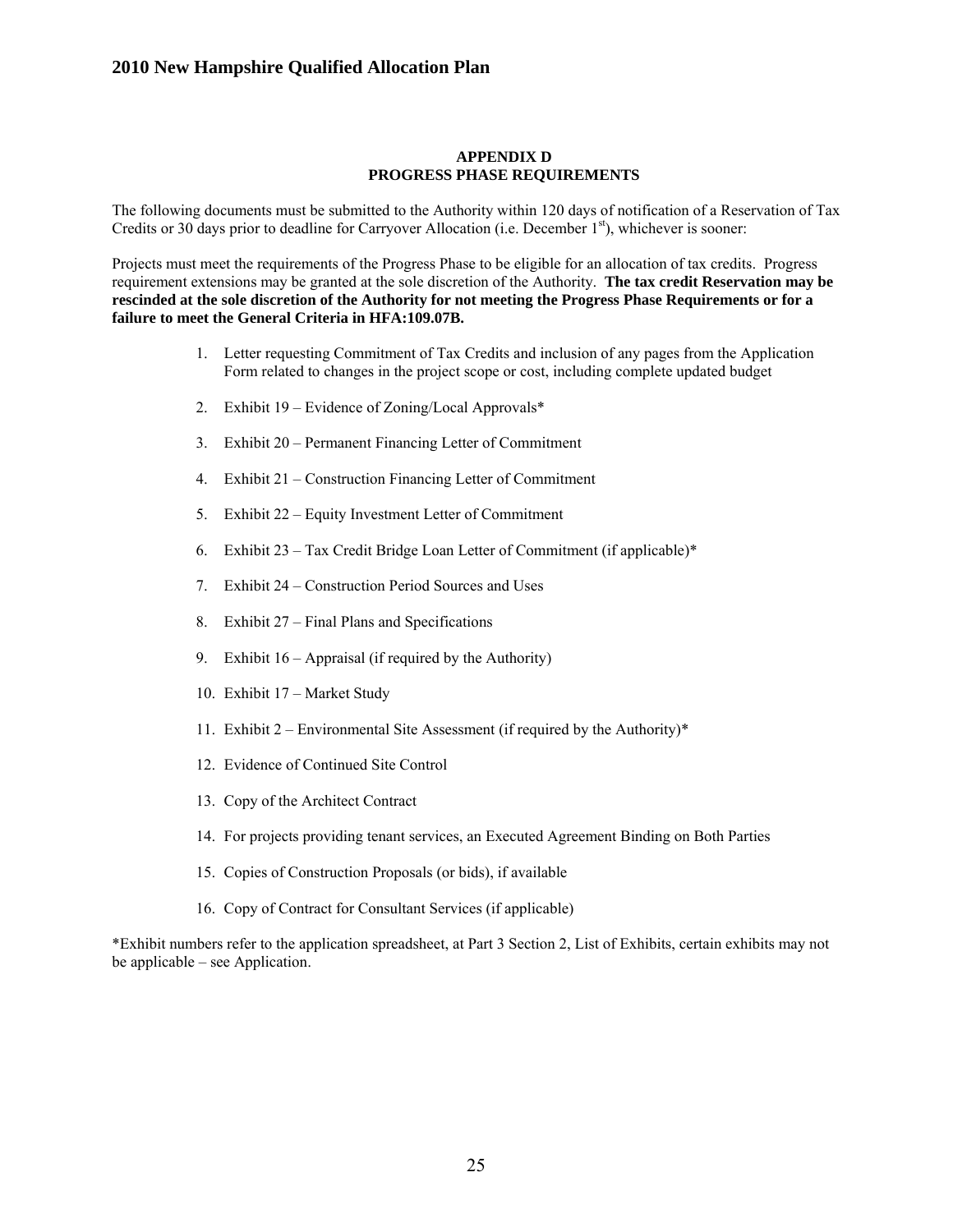#### **APPENDIX E CARRYOVER ALLOCATION REQUIREMENTS**

- 1. Letter requesting a Carryover Allocation and inclusion of any pages from the Application Form related to changes in the project scope or cost.
- 2. Carryover Cost Certification\*
- 3. Evidence of Limited Partnership existence, including federal tax identification number, Certificate of Good Standing for Limited Partnership from New Hampshire Secretary of State or copy of the Certificate of Limited Partnership stamped by Secretary of State.
- 4. Copy of Partnership Agreement or Offering Summary (draft acceptable)
- 5. Evidence of Continued Site Control
- 6. Copy of Construction Proposals (or bids) and executed Construction Contract. Include a copy of Schedule of Values showing contractor overhead and profit breakdown (i.e. 6-2-6 rule) as per HFA:109.05J.
- 7. Recorded Land Use Restriction Agreement (LURA)**(contact Authority at least 14 days prior to deadline to receive document)**
- 8. Market Study completed
- 9. Construction Contract meets 6-2-6 Limits (HFA:109.05J)

\*The Carryover Cost Certification must be completed within 6 months of the "date of allocation", and must be copied to the Authority within a reasonable period after that.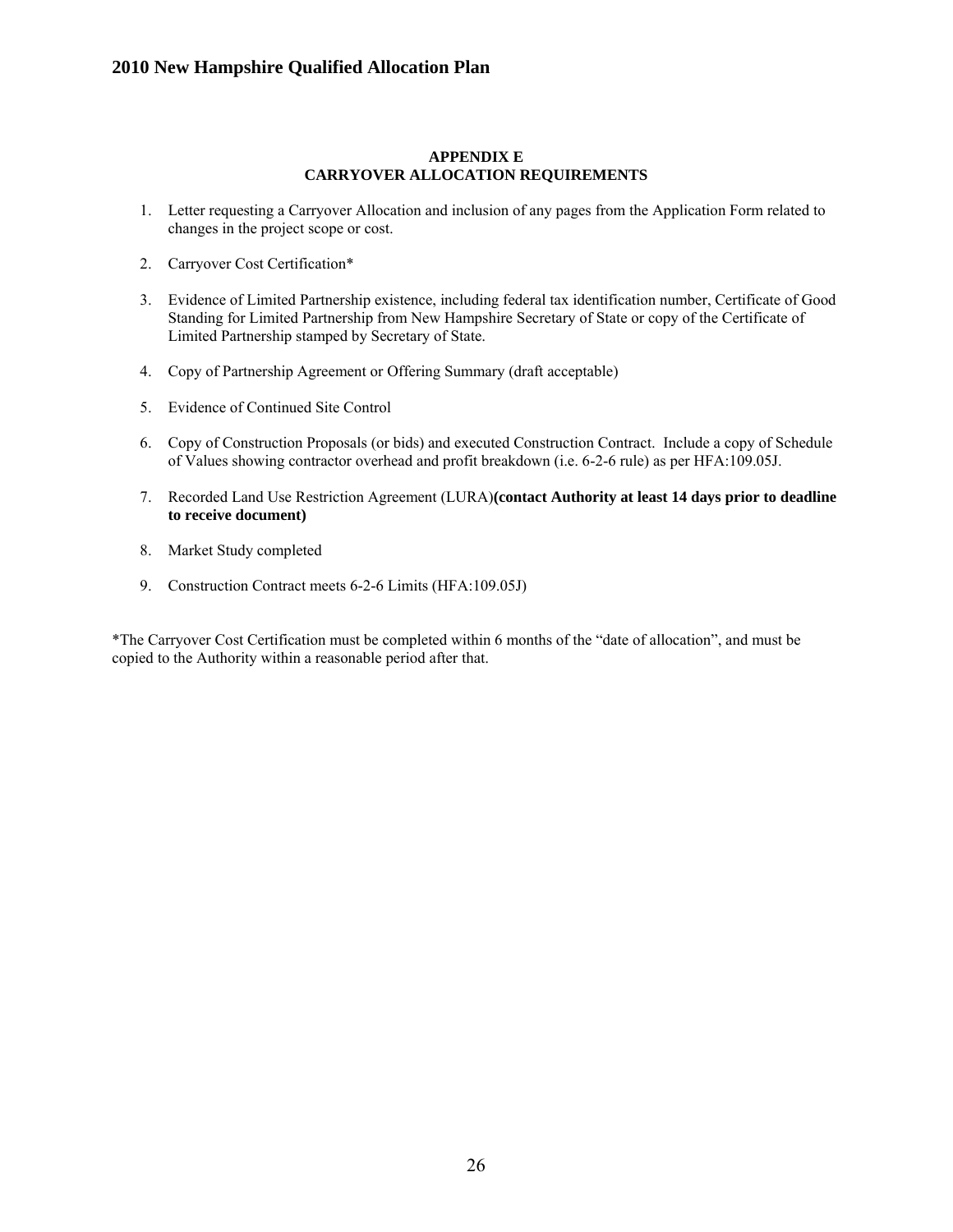#### **APPENDIX F FINAL ALLOCATION REQUIREMENTS**

- 1. Updated Application Form with Sources and Uses corresponding to Final Cost Certification
- 2. Exhibit 37 Final Cost Certification
- 3. Developer Certification of Costs (see Appendix H for required format)
- 4. Developer Certification of Equity Proceeds (see Appendix I for required format)
- 5. "As-Built" Architect Certification (see Appendix J for required format)
- 6. Recorded Land Use Restriction Agreement (LURA) and evidence of its precedence in the land records (e.g. title search)
- 7. Executed Partnership Agreement with Equity Pay-In Schedule
- 8. Final Allocation Fee
- 9. Copy of Certificates of Occupancy
- 10. Copy of Deed including legal description of property
- 11. Tax Credit Monitoring Fee
- 12. Certification of Tax Credit Management Designation and Training
- 13. Placed In Service Date for each Building
- 14. Construction Contract meets 6-2-6 Limits (HFA:109.05J)
- 15. Sign-off by the Authority Construction Analyst
- 16. 10% cost certification completed within one year of carryover allocation
- 17. Asset Management fees, if applicable.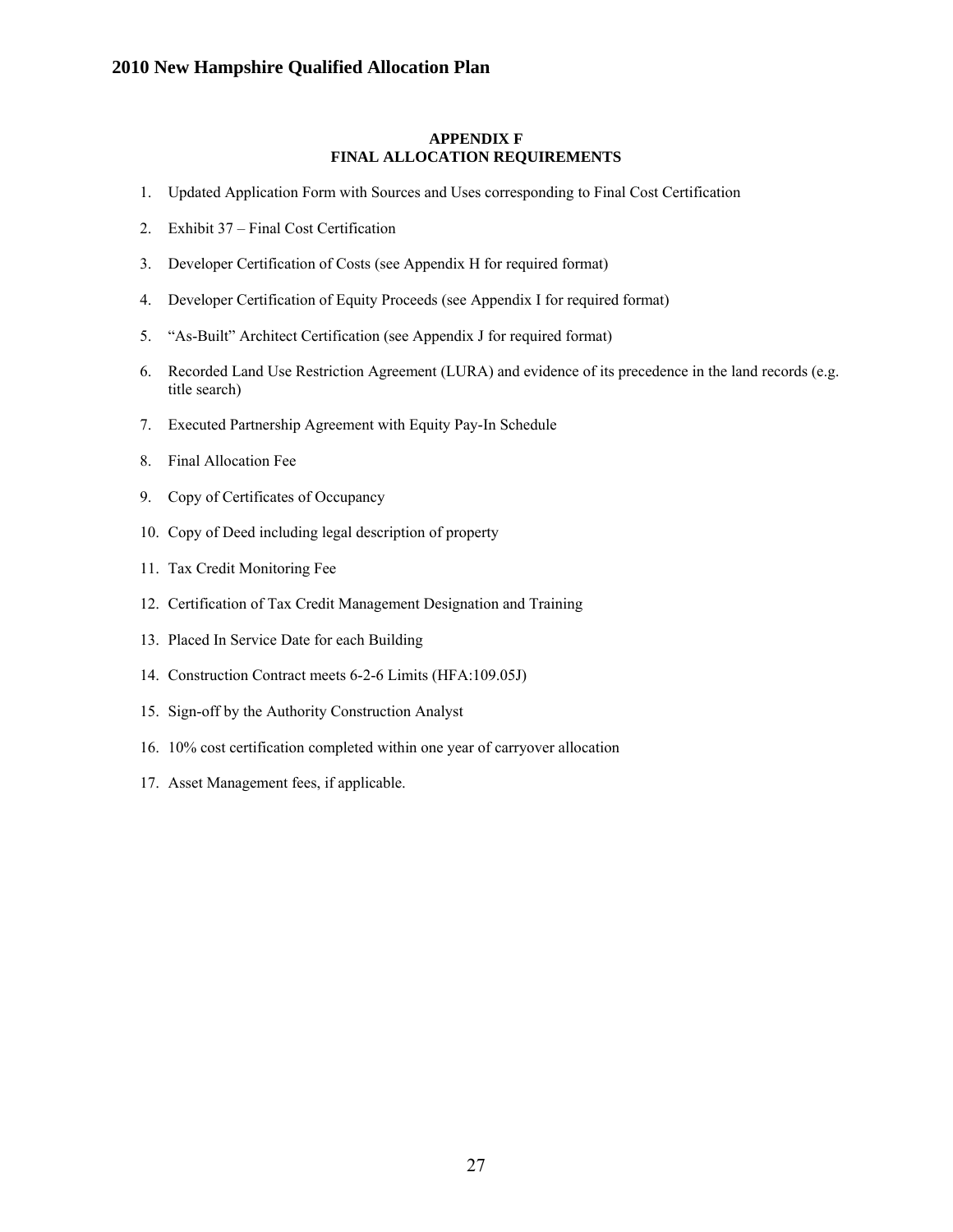#### **APPENDIX G SAMPLE - RIGHT OF FIRST REFUSAL**

| This Agreement is entered into this                                                                           | day of | 200, between                                                          |  |  |
|---------------------------------------------------------------------------------------------------------------|--------|-----------------------------------------------------------------------|--|--|
| (the "Owner"), having an address of                                                                           |        | County of                                                             |  |  |
| and State of                                                                                                  |        | and the New Hampshire Housing Finance Authority, having an address of |  |  |
| 32 Constitution Drive, Bedford, County of Hillsborough and State of New Hampshire (hereinafter referred to as |        |                                                                       |  |  |
| the "Authority"), and                                                                                         |        | (hereinafter referred to as the "QUALIFIED")                          |  |  |
| NON-PROFIT ENTITY"), having an address of                                                                     |        | County of                                                             |  |  |
| and State of                                                                                                  |        | and the parties agree as follows:                                     |  |  |

- 1. The Owner owns the compact of the own state of the inferred to as the "Property"). See attachment for legal description.
- 2. A Qualified Non-Profit is defined as meeting the requirements of the Internal Revenue Code (IRC) Section  $42(h)(5)(C)$ ).
- 3. The Owner and its successors and assigns in interest (as may be approved by the Authority as per HFA:109.05N of the 2008 Qualified Allocation Plan) are bound to the Low Income Housing Tax Credit (LIHTC) rent and income limits set forth in the Land Use Restriction Agreement (hereinafter referred to as the "LURA") for 99 years from the beginning of the compliance period as defined in the LURA, unless the Owner uses the following procedure:
	- (i) The Owner may make a bona fide offer to sell the Property to the Qualified Non-Profit Entity or its successor and assigns, subsequent to the initial 30 year compliance period for a price equal to the minimum set forth in IRC Section  $42(i)(7)(B)$ . The offer shall be in writing delivered to the Qualified Non-Profit Entity, with a copy to the Authority. The Qualified Non-Profit Entity may accept the offer to sell by notifying the Owner in writing within ninety (90) days of its receipt of the offer. If the Qualified Non-Profit Entity accepts the offer, then the Owner and the Qualified Non-Profit Entity shall close the sale of the Property at the offices of the Authority within 180 days after the acceptance of the offer. If the Qualified Non-Profit Entity decides to purchase the Property, the original LURA will be discharged and no rent or income limits shall apply.
	- (ii) If the Qualified Non-Profit Entity does not accept the offer to purchase the Property or exercise its right under this Right of First Refusal ("ROFR"), to purchase the Property as set forth in Paragraph 2 above, then the Owner shall offer to sell the Property to the Authority for the same price at which it offered to sell the Property to the Qualified Non-Profit Entity. The offer shall be in writing and delivered to the Authority. The Authority may accept the offer by notifying the Owner in writing within ninety (90) days of its receipt of the same. If the Authority gives written notice of its intent to accept this offer, the Authority and the Owner shall close the sale of this Property at the offices of the Authority within 180 days after receipt of the Authority's written notice of acceptance of this offer. The Authority may purchase this Property for its own purposes or on behalf of another Qualified Non-Profit Entity. If the Authority purchases the Property either for its own purposes or on behalf of another Qualified Non-Profit Entity, the Authority may discharge the original LURA or negotiate a new LURA. In the event that the Authority negotiates a new LURA, it shall use its best efforts to maintain low income residency and affordability substantially the same as the existing LURA to the extent reasonably possible.
	- (iii) If the Authority declines the offer to sell the Property or to otherwise exercise its right under this ROFR, either for its own purposes or on behalf of another Qualified Non-Profit Entity, the LURA will be discharged by the Authority and the Owner is free to sell and/or convert the Property to market rents or other uses after adequate notice to existing tenants and compliance with existing law (including the 3 year tenant protection period cited at Section  $42(h)(6)(e)(ii)$ ).
	- 4. This Agreement may be assigned by the Owner, subject to the written approval of the Authority, which approval shall not be unreasonably withheld.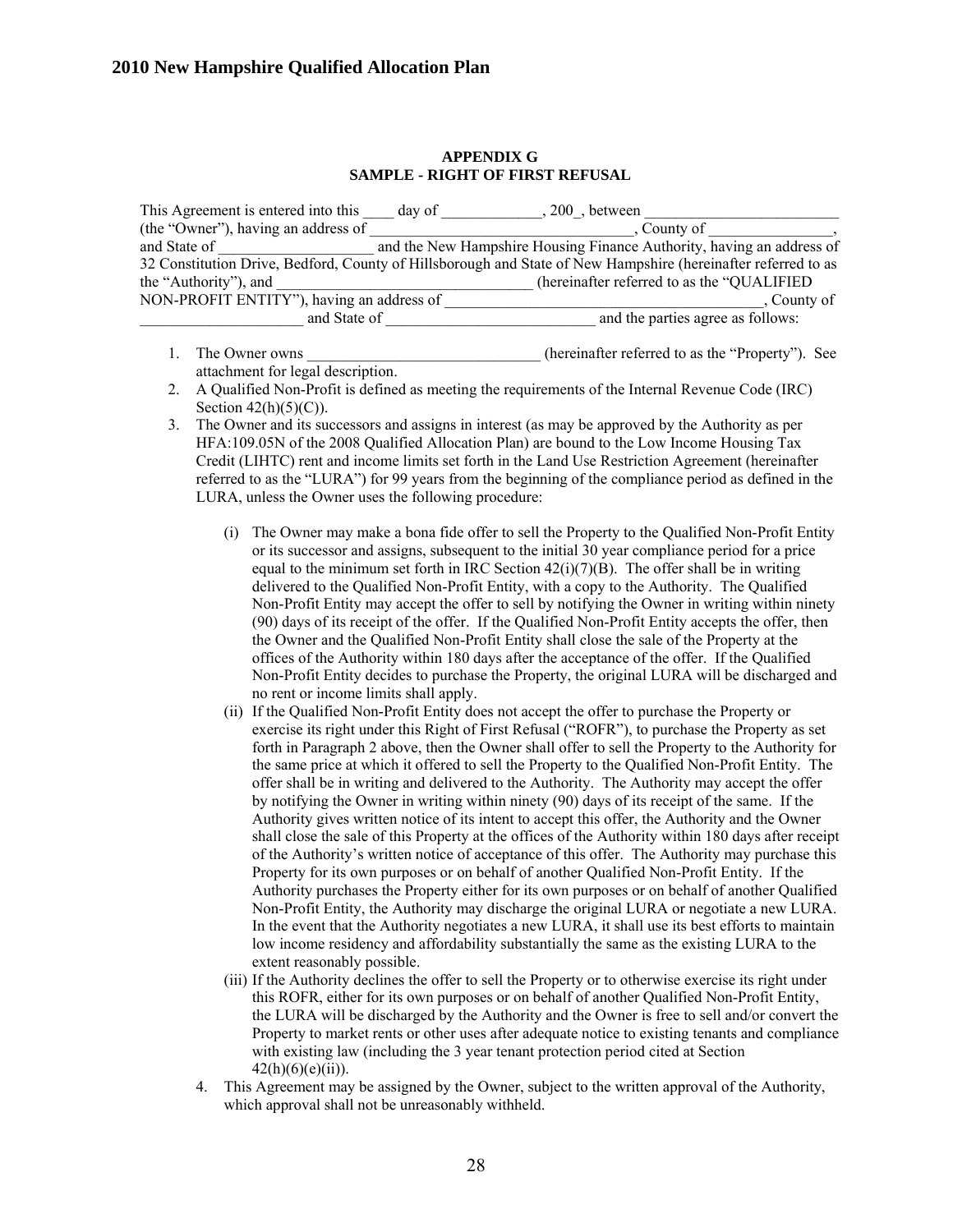## **APPENDIX H DEVELOPER'S CERTIFICATION OF DEVELOPMENT COSTS**

| ("Developer"), developer of                                                                                          |                                                                                                               |  |  |  |  |
|----------------------------------------------------------------------------------------------------------------------|---------------------------------------------------------------------------------------------------------------|--|--|--|--|
| (the "Project") located at                                                                                           | ın                                                                                                            |  |  |  |  |
|                                                                                                                      | New Hampshire, hereby certify that the accompanying Sources and Uses of Funds with the Total Development Cost |  |  |  |  |
| totaling \$<br>dated                                                                                                 | . Accountant's Certification of Costs (including developer fee),                                              |  |  |  |  |
| Qualified Basis and Applicable Fraction represent true and accurate representation of the Project costs. I further   |                                                                                                               |  |  |  |  |
| state that the Qualified Basis and Applicable Percentage were calculated in a manner consistent with the regulations |                                                                                                               |  |  |  |  |
| set forth in IRC 42. I recognize that any changes or misrepresentations from this certification may warrant          |                                                                                                               |  |  |  |  |
| notification to the IRS of a LIHTC Program violation via IRS Form 8623.                                              |                                                                                                               |  |  |  |  |
|                                                                                                                      |                                                                                                               |  |  |  |  |

Date:\_\_\_\_\_\_\_\_\_\_\_\_\_\_\_\_\_\_\_\_\_\_\_\_\_\_\_\_\_\_\_\_ Duly Authorized:\_\_\_\_\_\_\_\_\_\_\_\_\_\_\_\_\_\_\_\_\_\_\_\_\_\_\_\_\_\_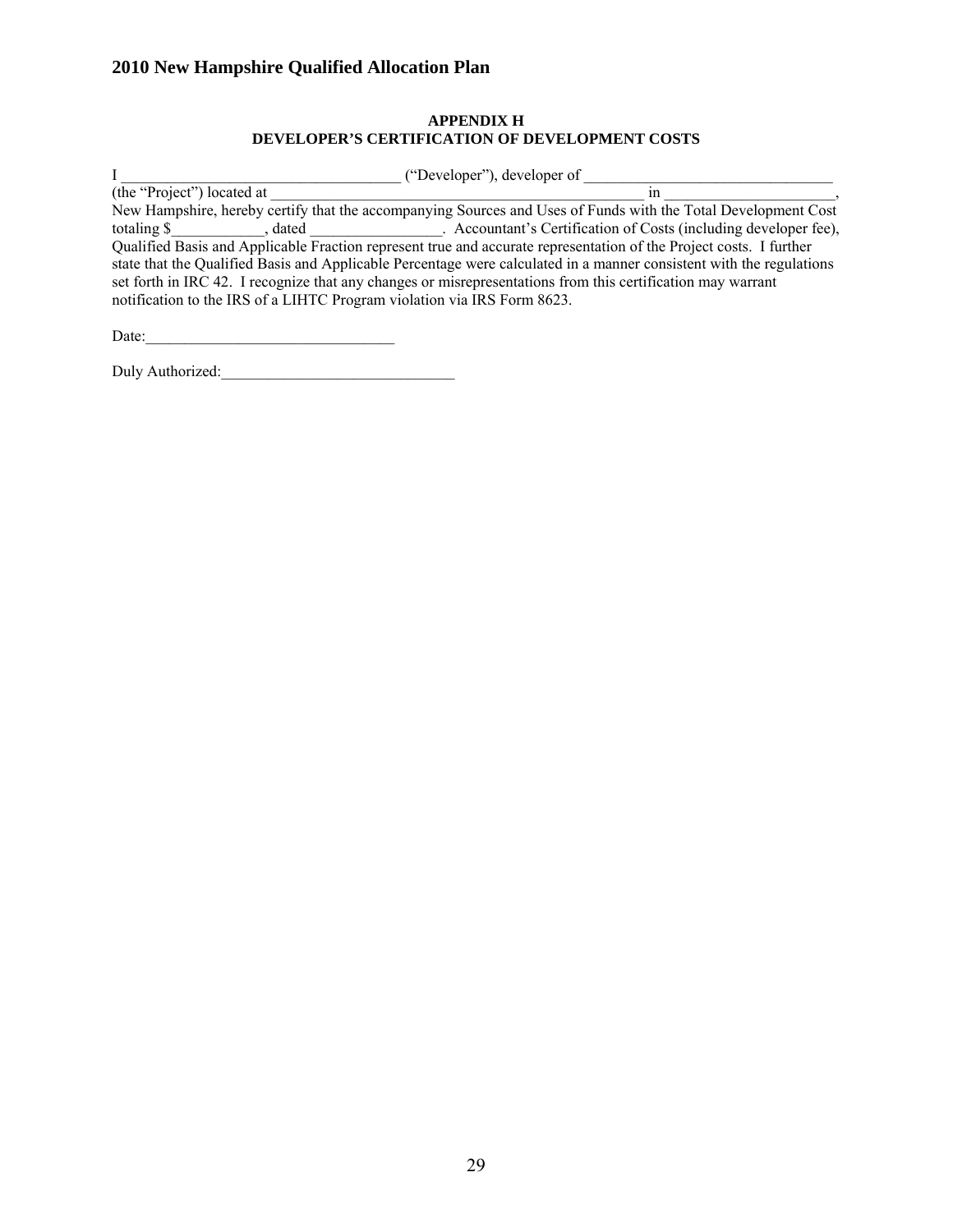## **APPENDIX I DEVELOPER'S CERTIFICATION OF EQUITY PROCEEDS**

|                                              | ("Developer"), developer of                                                                                            |
|----------------------------------------------|------------------------------------------------------------------------------------------------------------------------|
| (the "Project") located at                   | ın                                                                                                                     |
|                                              | New Hampshire, hereby certify that the gross equity investment in the Project gained from the sale of<br>$\frac{0}{0}$ |
| interest in the Limited Partnership entitled | Limited Partnership Agreement dated                                                                                    |
| totaled \$                                   | . This gross equity investment is based on a final allocation of Low                                                   |
| Income Housing Tax Credit of \$              | annually for a period of ten years.                                                                                    |
|                                              |                                                                                                                        |

Date:\_\_\_\_\_\_\_\_\_\_\_\_\_\_\_\_\_\_\_\_\_\_\_\_\_\_\_\_\_\_\_\_

Duly Authorized:\_\_\_\_\_\_\_\_\_\_\_\_\_\_\_\_\_\_\_\_\_\_\_\_\_\_\_\_\_\_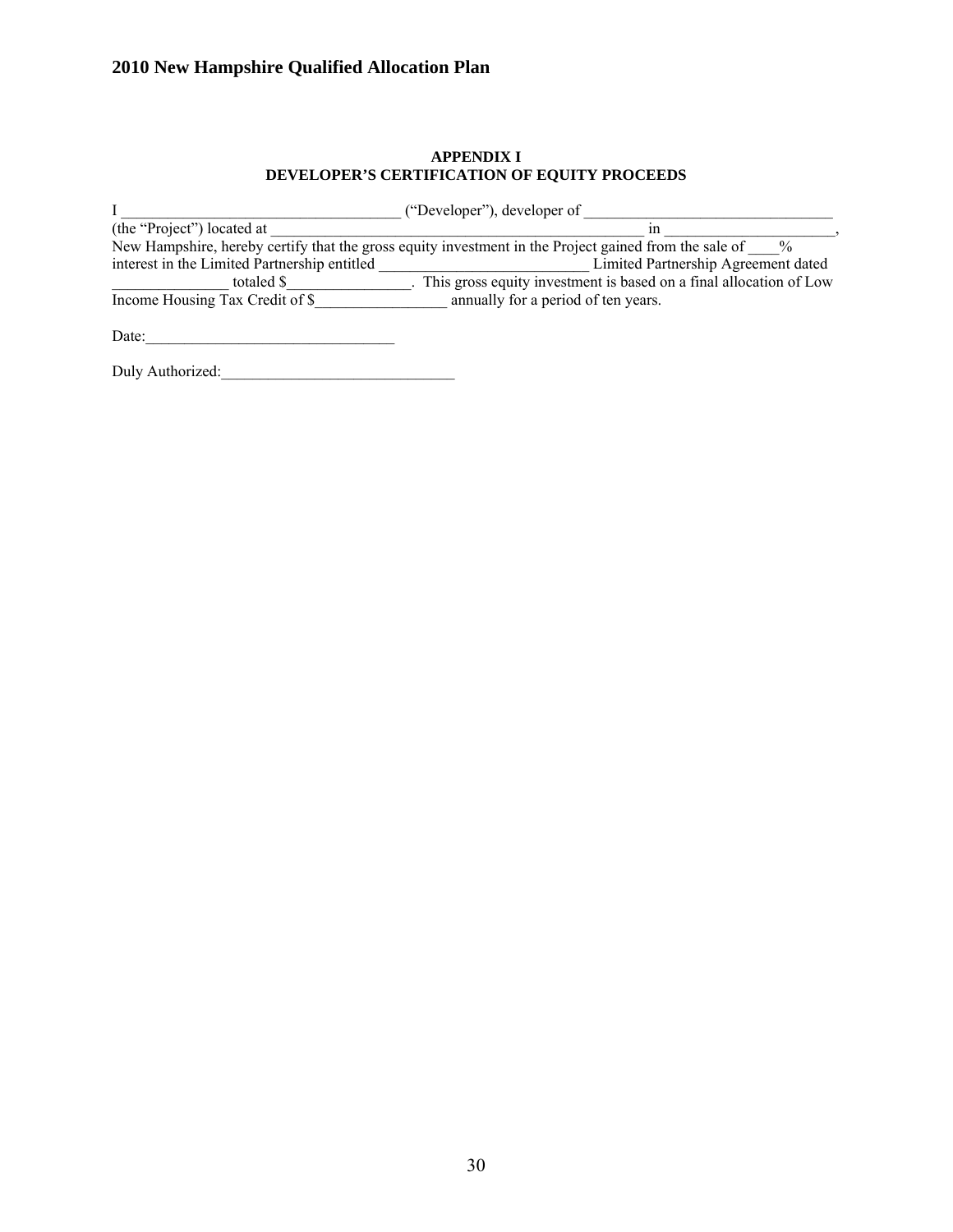#### **APPENDIX J "AS-BUILT" ARCHITECT CERTIFICATION**

I have inspected the development know as  $(Project name)$ located in  $\qquad \qquad$  (city, state) and hereby certify that the development has been built in accordance with the drawings and specifications dated **expansion** prepared by

Based upon this inspection, to the best of my knowledge and belief, the development has been constructed in conformance with all local, state and federal laws designated as the development standard for the project including, but not limited to the ADA, Section 504 and Fair Housing Laws as they pertain to handicapped accessibility and adaptability, all state and local health, safety and building codes and those requirements as set forth in the Authority's Design and Construction Standards.

Date

Architect

(Seal)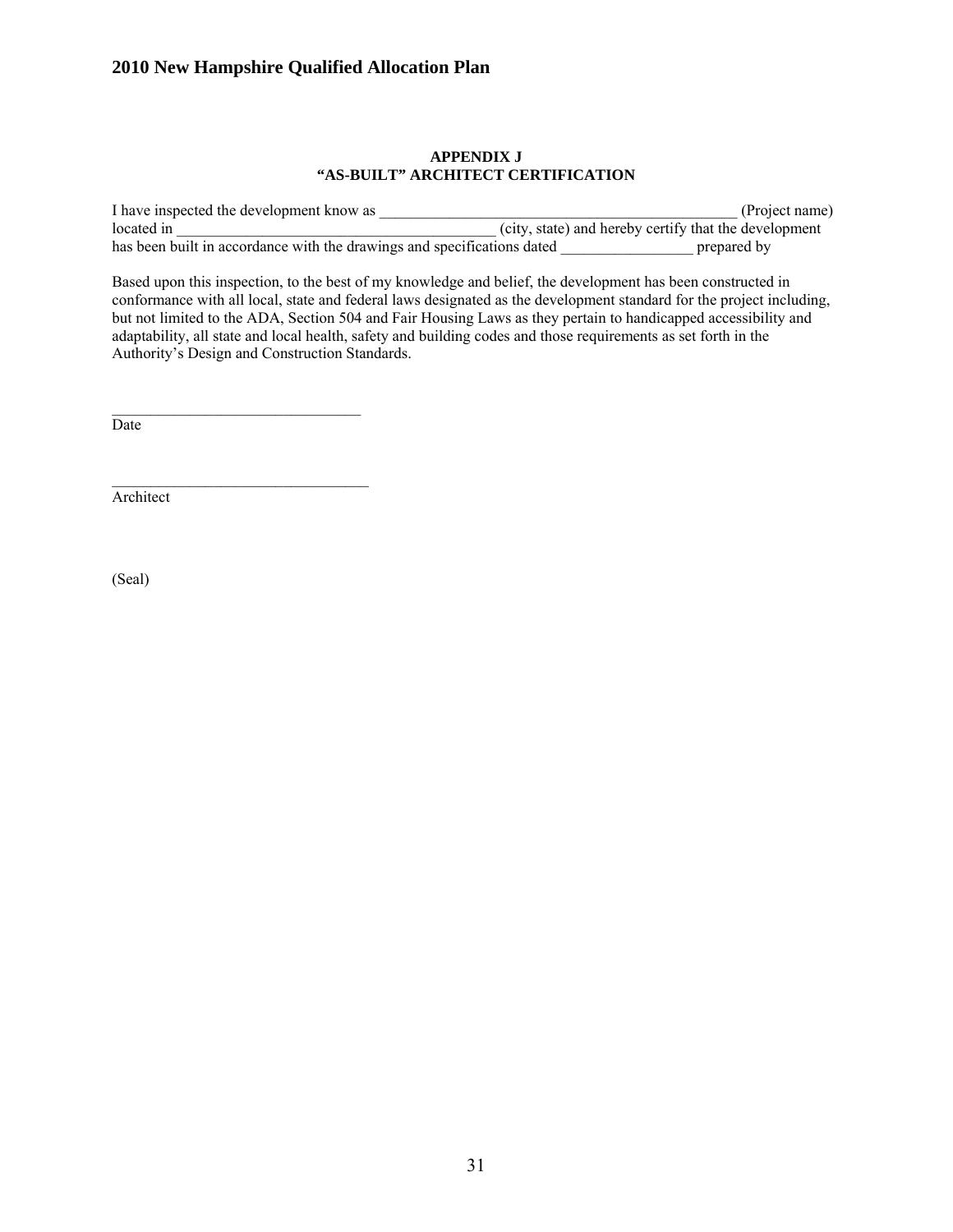#### **APPENDIX K ELECTION OF GROSS RENT FLOOR**

Pursuant to Internal Revenue Service (IRS) Regulations, an Owner of a Low Income Housing Tax Credit project may designate the date that the Gross Rent Floor takes effect prior to the date the building is placed in service. The Gross Rent Floor establishes the initial permitted maximum rents for the Project. The Gross Rent Floor also limits potential future rent reductions due to decreases in the applicable median area income limits. The IRS will treat the Gross Rent Floor as taking effect on the date the New Hampshire Housing Finance Authority (Authority) initially allocates tax credits to the building. However, the IRS will treat the Gross Rent Floor as taking effect on a building's placed in service date if the Owner designates that date as the date the Gross Rent Floor takes effect for the building. The Owner must make this designation to use the placed in service date and inform the IRS no later than when the building is placed in service.

Please make the following designation:

- $\Box$  If this box is checked, the Owner hereby elects pursuant to IRS Revenue Ruling 94-57, to fix the applicable Gross Rent Floor in accordance with Section  $42(g)(2)(A)$  at the date the building is placed in service. This document must be submitted to the Authority prior to the Projects' placed in service date.
- $\Box$  If this box is checked, the Owner has made no election pursuant to IRS Revenue Ruling 94-57, and the applicable Gross Rent Floor for a building shall be set at the date the Authority initially allocates low income housing tax credits, which shall be earlier of 1) the date of the Carryover Allocation or 2) the date of the Final Allocation (IRS Form 8609).

A decrease in the median area income limits will not require a reduction in rents below the Gross Rent Floor.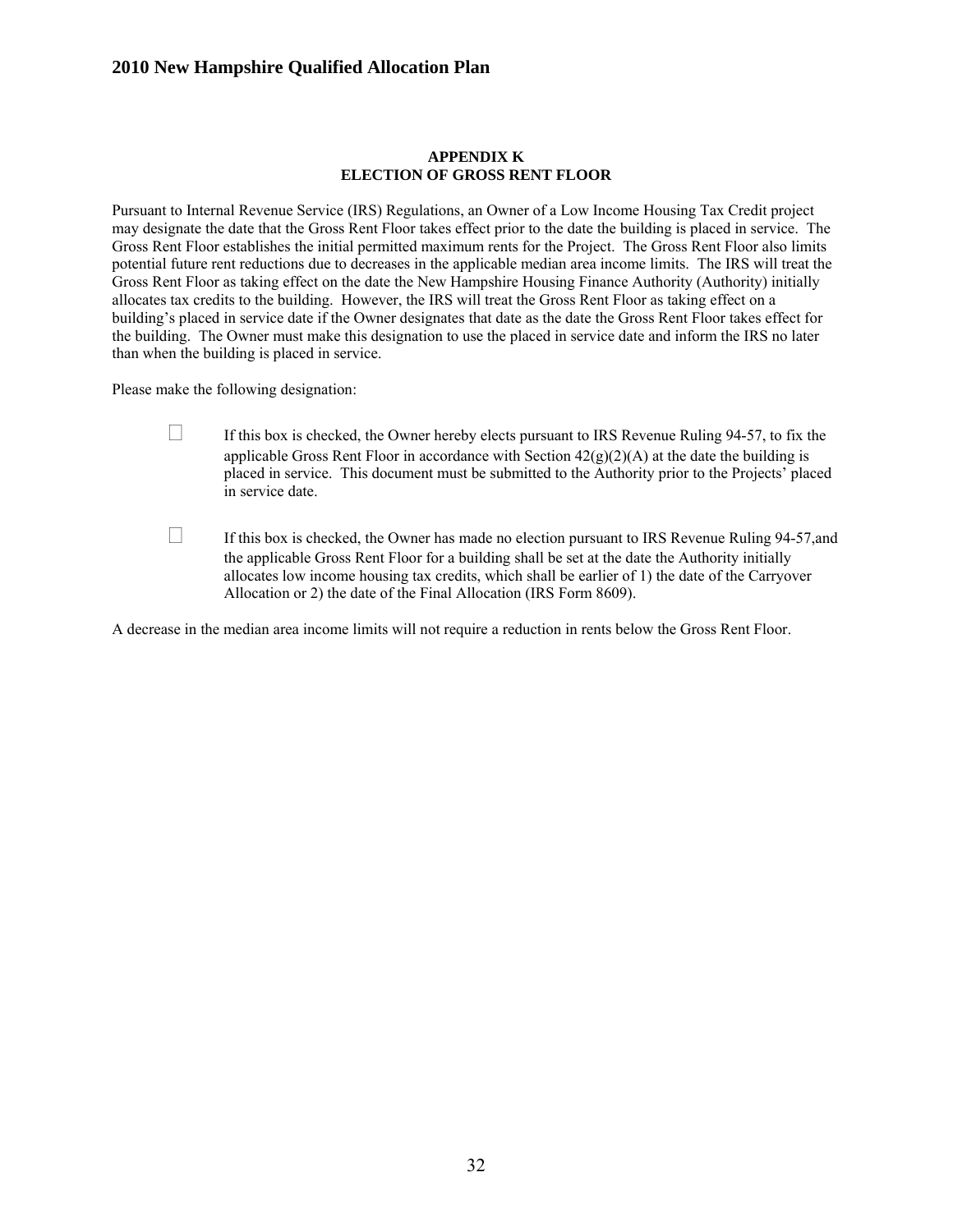| Property name:                                                                                                                                                                                                        |                                                                                  |  |  |  |  |
|-----------------------------------------------------------------------------------------------------------------------------------------------------------------------------------------------------------------------|----------------------------------------------------------------------------------|--|--|--|--|
|                                                                                                                                                                                                                       |                                                                                  |  |  |  |  |
| Number of units:                                                                                                                                                                                                      | Indicate the number of hours per week the program will<br>operate on-site:       |  |  |  |  |
| Is there office space available for the Service<br>Coordinator on-site?                                                                                                                                               | Is there community or meeting space for program staff<br>and activities on-site? |  |  |  |  |
| Is there eligibility criterion for services? If yes describe:                                                                                                                                                         |                                                                                  |  |  |  |  |
| Describe how residents will be informed that Resident Service Coordination is available:                                                                                                                              |                                                                                  |  |  |  |  |
|                                                                                                                                                                                                                       |                                                                                  |  |  |  |  |
| Describe the role and relationship between the Property Manager and the Service Coordinator in implementing this<br>program:                                                                                          |                                                                                  |  |  |  |  |
| Outline and describe the scope of services to be delivered, including the plan for offering community based<br>programs at the property and issues the proposed Service Coordinator would address with the residents: |                                                                                  |  |  |  |  |
| *If contracting with a provider for service coordination, a letter of agreement signed by both parties must be<br>submitted with the proposal.                                                                        |                                                                                  |  |  |  |  |

## **APPENDIX L SERVICE ENRICHED HOUSING LEVEL – 1**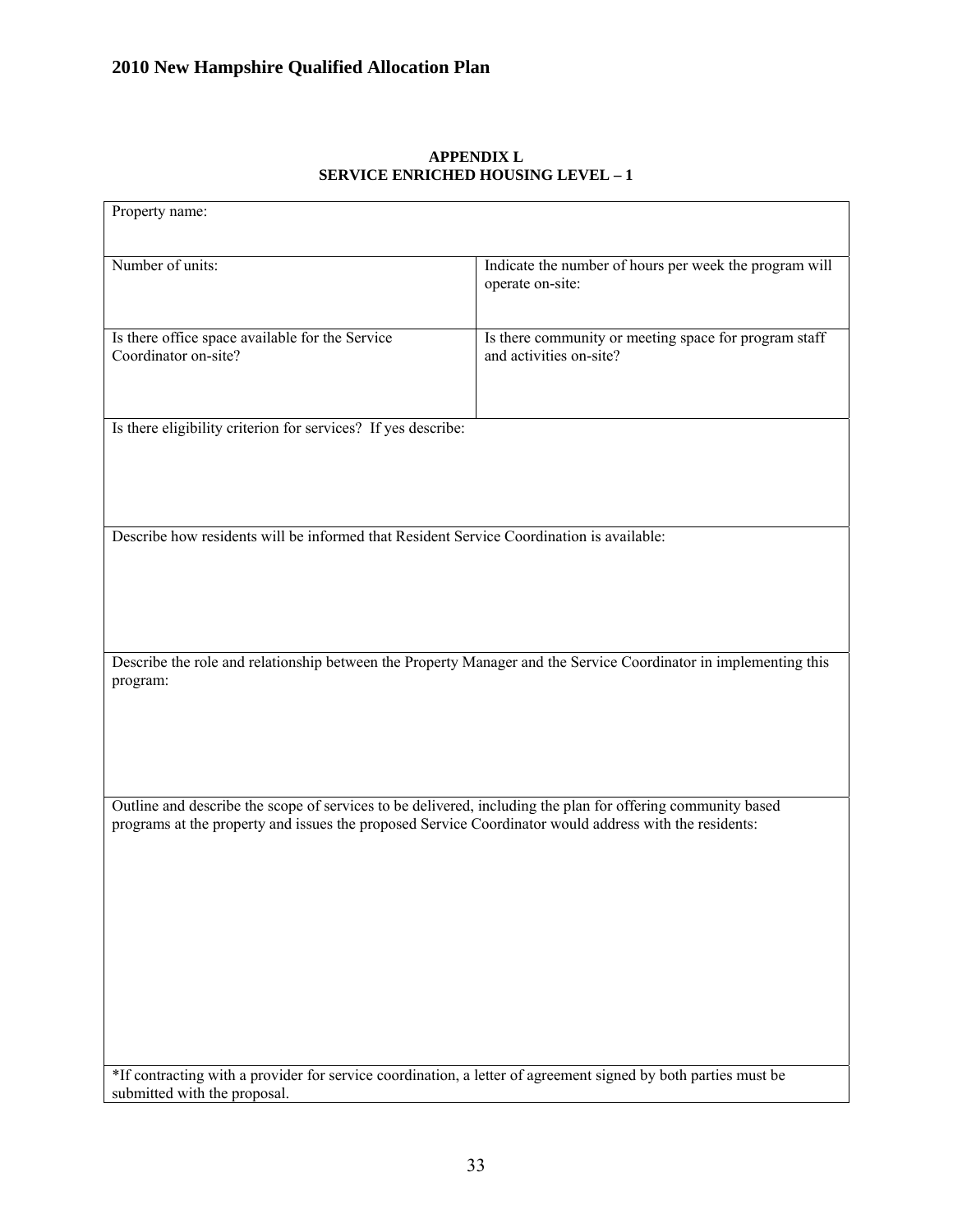|                                             | <b>Budget Category</b>                                                                                                                                                                                                | Year 1<br><b>Annual</b><br><b>Budget</b> | Year 2<br><b>Annual</b><br><b>Budget</b> | Year 3<br><b>Annual</b><br><b>Budget</b> |
|---------------------------------------------|-----------------------------------------------------------------------------------------------------------------------------------------------------------------------------------------------------------------------|------------------------------------------|------------------------------------------|------------------------------------------|
| 1.                                          | Personnel Costs (limited to the on-site RSC and/or<br>contracted service provider).                                                                                                                                   |                                          |                                          |                                          |
|                                             |                                                                                                                                                                                                                       |                                          |                                          |                                          |
| 1.                                          |                                                                                                                                                                                                                       |                                          |                                          |                                          |
| 2.                                          |                                                                                                                                                                                                                       |                                          |                                          |                                          |
|                                             | Subtotal Personnel:                                                                                                                                                                                                   |                                          |                                          |                                          |
|                                             | $\overline{\frac{0}{0}}$<br>Tax/Benefit @                                                                                                                                                                             |                                          |                                          |                                          |
|                                             | <b>Total Payroll and Benefits</b>                                                                                                                                                                                     |                                          |                                          |                                          |
| 2.                                          | Program Expenses include workshops,<br>informational/program materials, refreshments, incentives for<br>residents participation, a one-time computer purchase (for<br>RSC use or computer lab) and Internet services. |                                          |                                          |                                          |
| 1.                                          |                                                                                                                                                                                                                       |                                          |                                          |                                          |
| 2.                                          |                                                                                                                                                                                                                       |                                          |                                          |                                          |
| 3.                                          |                                                                                                                                                                                                                       |                                          |                                          |                                          |
| 4.                                          |                                                                                                                                                                                                                       |                                          |                                          |                                          |
| 5.                                          |                                                                                                                                                                                                                       |                                          |                                          |                                          |
|                                             |                                                                                                                                                                                                                       |                                          |                                          |                                          |
|                                             | <b>Total Program Expenses</b>                                                                                                                                                                                         |                                          |                                          |                                          |
|                                             |                                                                                                                                                                                                                       |                                          |                                          |                                          |
|                                             | Administrative and Overhead Costs: training related expenses, telephone, postage,<br>printing, copier, office supplies and bookkeeping and accounting services.                                                       |                                          |                                          |                                          |
| <b>TOTAL EXPENSES</b>                       |                                                                                                                                                                                                                       |                                          |                                          |                                          |
| Identify the source of the funds committed: |                                                                                                                                                                                                                       |                                          |                                          |                                          |
|                                             |                                                                                                                                                                                                                       |                                          |                                          |                                          |
|                                             |                                                                                                                                                                                                                       |                                          |                                          |                                          |
|                                             |                                                                                                                                                                                                                       |                                          |                                          |                                          |
|                                             |                                                                                                                                                                                                                       |                                          |                                          |                                          |

#### **SERVICE ENRICHED HOUSING LEVEL – 1 PROGRAM BUDGET**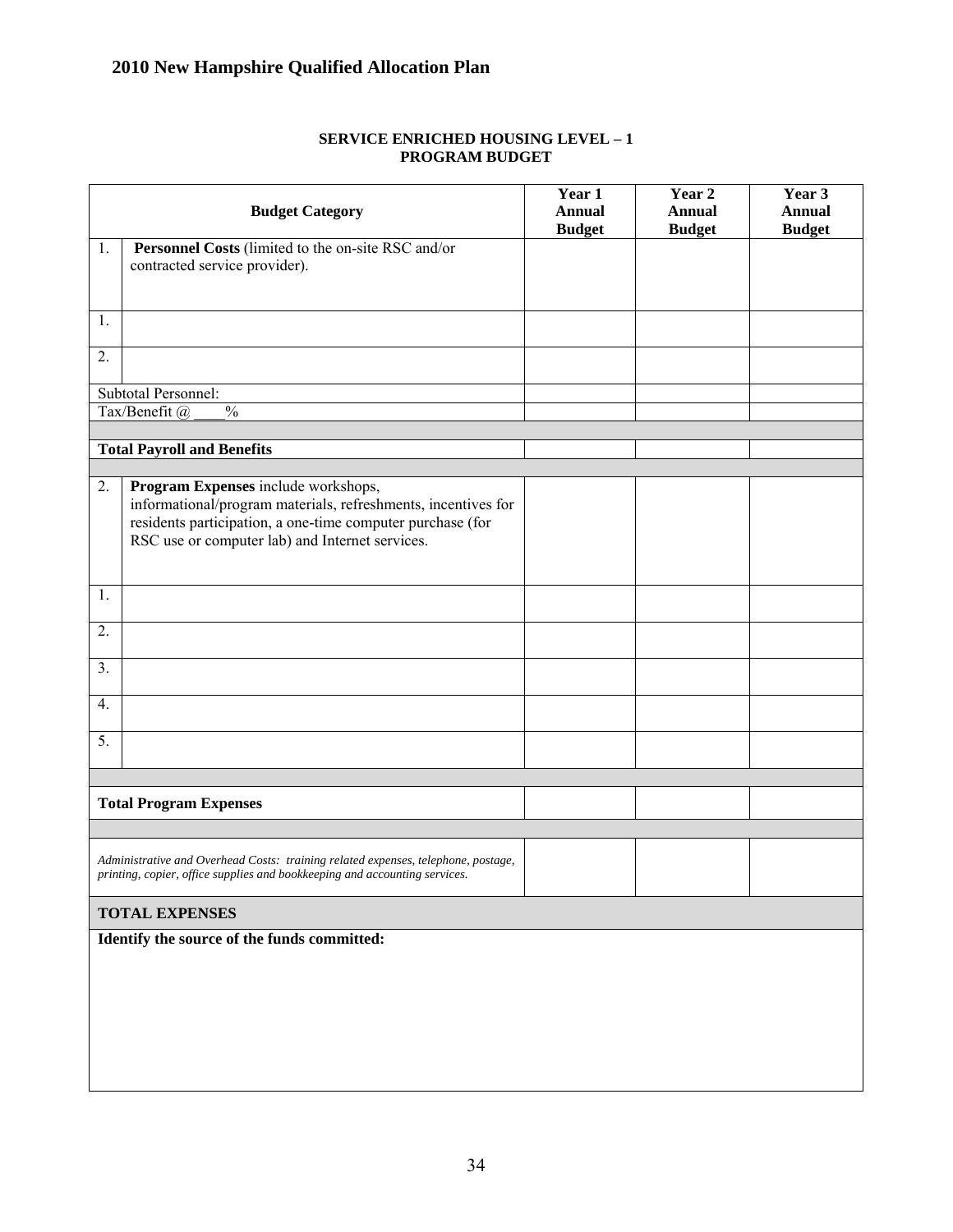**APPENDIX M RESERVED**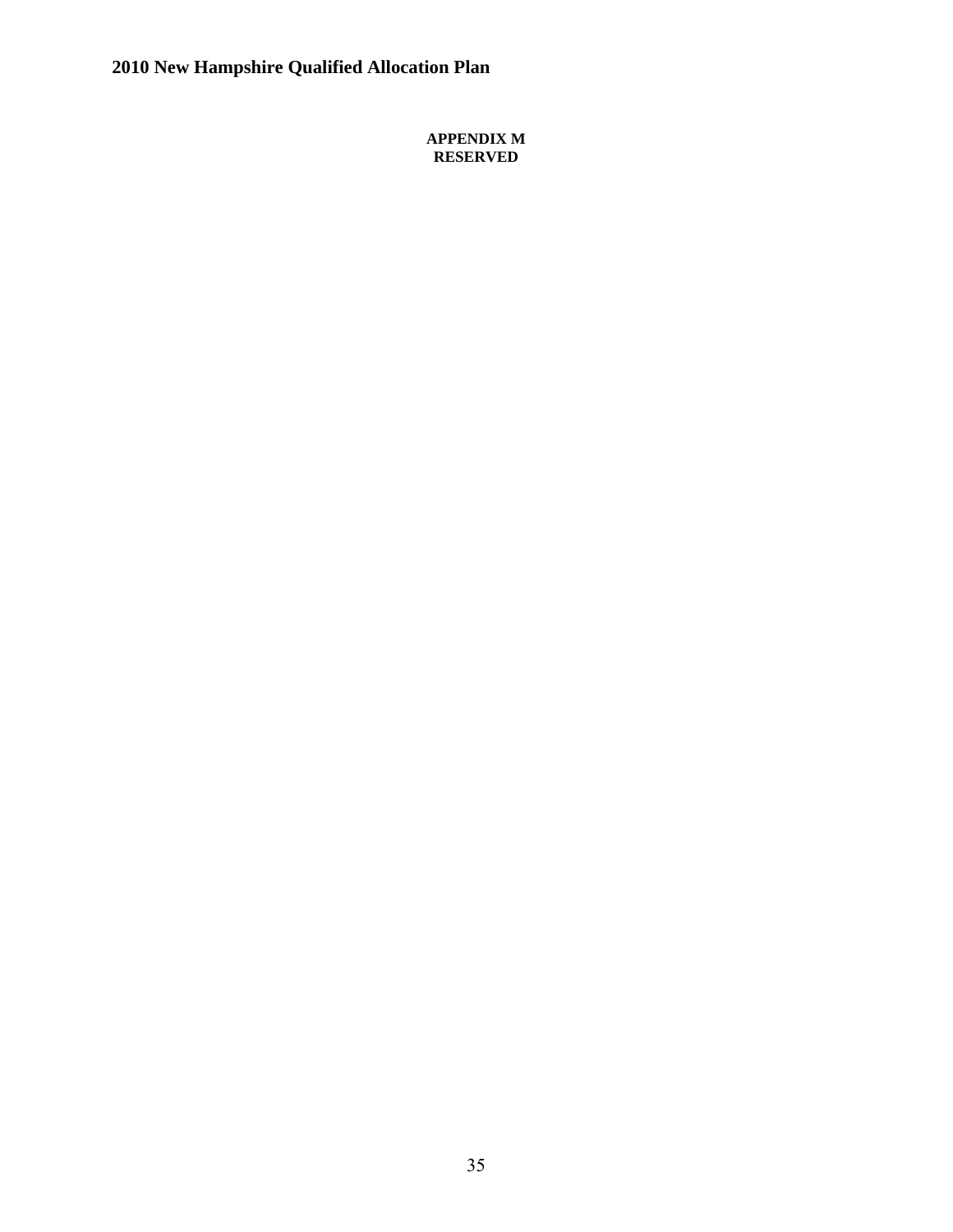|    | Management Company Profiled:                                                                                                                                                                                                             |               |                |
|----|------------------------------------------------------------------------------------------------------------------------------------------------------------------------------------------------------------------------------------------|---------------|----------------|
|    |                                                                                                                                                                                                                                          | Self Scoring  |                |
|    |                                                                                                                                                                                                                                          | Circle Answer |                |
|    | Questions $1 - 7$ are used in LIHTC scoring.                                                                                                                                                                                             | Yes           | N <sub>0</sub> |
| 1. | Does the Agent have experience managing properties receiving subsidies or rental<br>assistance other than Low Income Housing Tax Credit (LIHTC)?                                                                                         | 1             | $\theta$       |
|    | If yes, more than five years of experience?                                                                                                                                                                                              |               | $\theta$       |
|    | If yes, identify the Contract Administrator and/or Compliance Agency and the number of properties,<br>number of units, location and years of experience.                                                                                 |               |                |
| 2. | Does the Agent have experience managing LIHTC properties?                                                                                                                                                                                | 1             | $\mathbf{0}$   |
|    | If yes, more than five years experience?                                                                                                                                                                                                 |               | $\mathbf{0}$   |
|    | If yes, identify the compliance agency and the number of properties, number of units, location and<br>years of experience.                                                                                                               |               |                |
| 3. | In the past 3 years has the Agent undergone a LIHTC Compliance Monitoring Review?                                                                                                                                                        | 1             | $\theta$       |
|    | If yes, identify the compliance agency.                                                                                                                                                                                                  |               |                |
| 4. | (If not applicable, please skip to question 5)                                                                                                                                                                                           |               |                |
|    | In the past 6 years, has the Agent received an <i>unsatisfactory</i> Monitoring Review of any                                                                                                                                            | $-1$          | 1              |
|    | property by a Compliance Agency or Contract Administrator?                                                                                                                                                                               |               |                |
|    | If yes, explain circumstances and resolutions.                                                                                                                                                                                           |               |                |
| 5. | (If not applicable, please skip to question 6)<br>In the past 3 years has the Agent managed/owned a property that has experienced any of the following?                                                                                  |               |                |
|    | Persistent (2 consecutive years) and/or numerous (a finding with more than 50% of                                                                                                                                                        |               |                |
|    | areas inspected) poor physical condition issues within the control of management.                                                                                                                                                        | $-1$          | 1              |
|    | Persistent (2 consecutive years) late/incomplete submission of required documents                                                                                                                                                        |               |                |
|    | (audits, budgets, certifications or other administrative or regulatory documents) to                                                                                                                                                     | $-1$          | 1              |
|    | the contract administrator or compliance agency.                                                                                                                                                                                         |               |                |
|    | Check all that apply:                                                                                                                                                                                                                    |               |                |
|    | Mortgage delinquent over 30 days                                                                                                                                                                                                         |               |                |
|    | Low Debt to Coverage Ratio (DCR below 1.00)                                                                                                                                                                                              |               |                |
|    | Rental delinquency, greater than 7% of gross rent                                                                                                                                                                                        |               |                |
|    | High vacancy, greater than 8% for more than 60 days                                                                                                                                                                                      |               |                |
|    | Negative operating budget                                                                                                                                                                                                                |               |                |
|    | In litigation                                                                                                                                                                                                                            |               |                |
| 6. | Does at least one person of the Agent's staff possess a designation of training and<br>proficiency from one of the Authority's nationally recognized Tax Credit trainers? See<br>LIHTC Compliance on website for trainers www.nhhfa.org. | $\perp$       | -1             |
|    | If yes, list the specific designation by staff and date or attach documentation.                                                                                                                                                         |               |                |
| 7. | Does at least one person of the Agent's staff attend annual LIHTC training?                                                                                                                                                              | 1             | $-1$           |
|    | If yes, list the specific training attended by staff and date or attach certificate of training.                                                                                                                                         |               |                |
|    | Total Self                                                                                                                                                                                                                               |               |                |
|    | Scoring                                                                                                                                                                                                                                  |               |                |
|    |                                                                                                                                                                                                                                          |               |                |

## **APPENDIX N MANAGEMENT AGENT QUESTIONNAIRE**